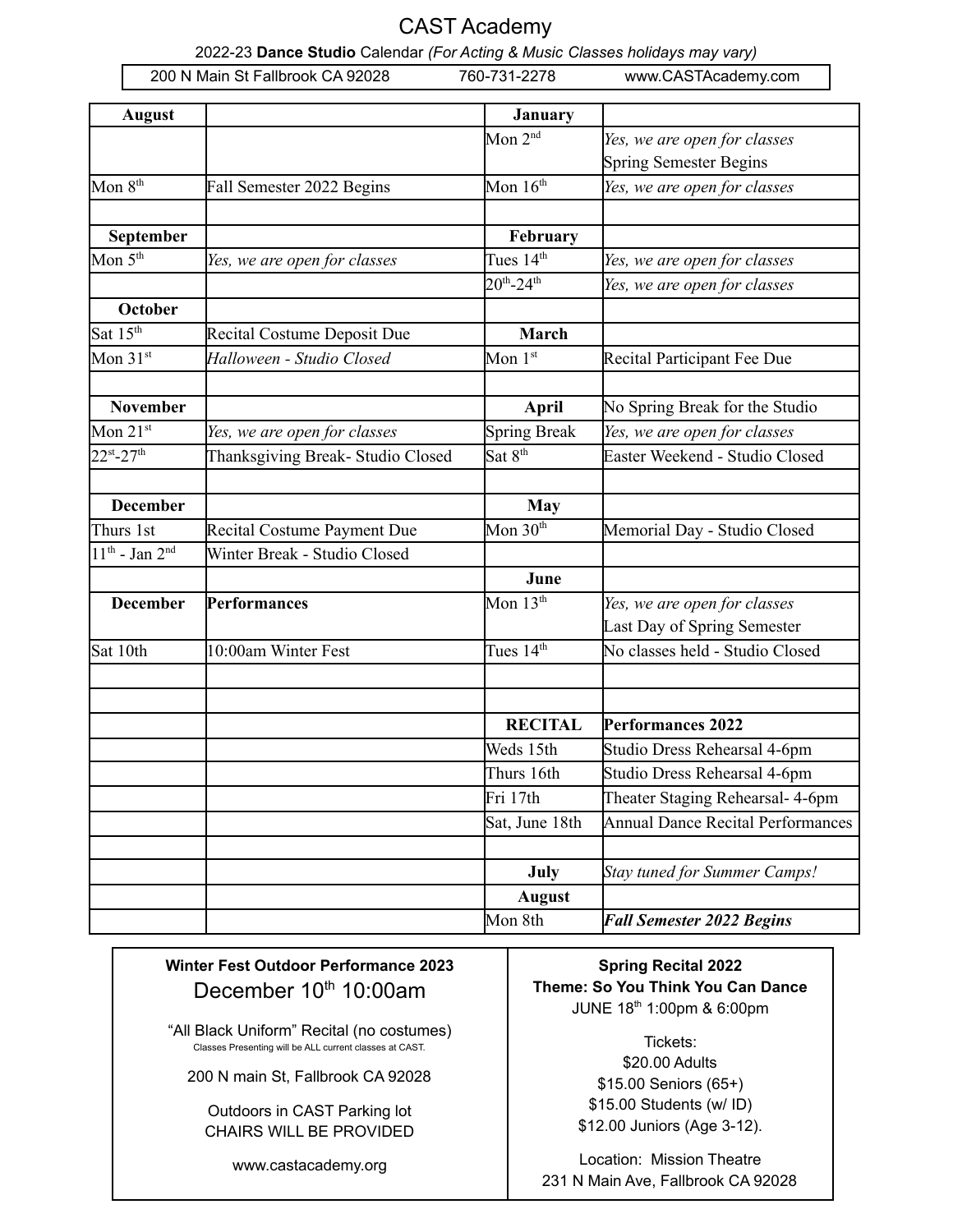#### **RECITALS**

*Every June, CAST Academy puts on an annual recital. The recital is an opportunity for a dancer to perform in front of friends and family in a professional atmosphere (local theatre, costumes, and rehearsed choreography).*

# ANNUAL RECITAL OVERVIEW DATES:

● Recital session begins January 1st and focuses on choreography (Fall session focuses on technique).

## ATTENDANCE:

• Each student is required to attend all weekly classes from now until the week of recital (excluding absences due to serious illness or death in the family).

COSTUMES:

- Each costume costs \$75.00 and usually includes a combination of accessories (number and type of accessory vary).
- Foundational pieces required for each class (tights,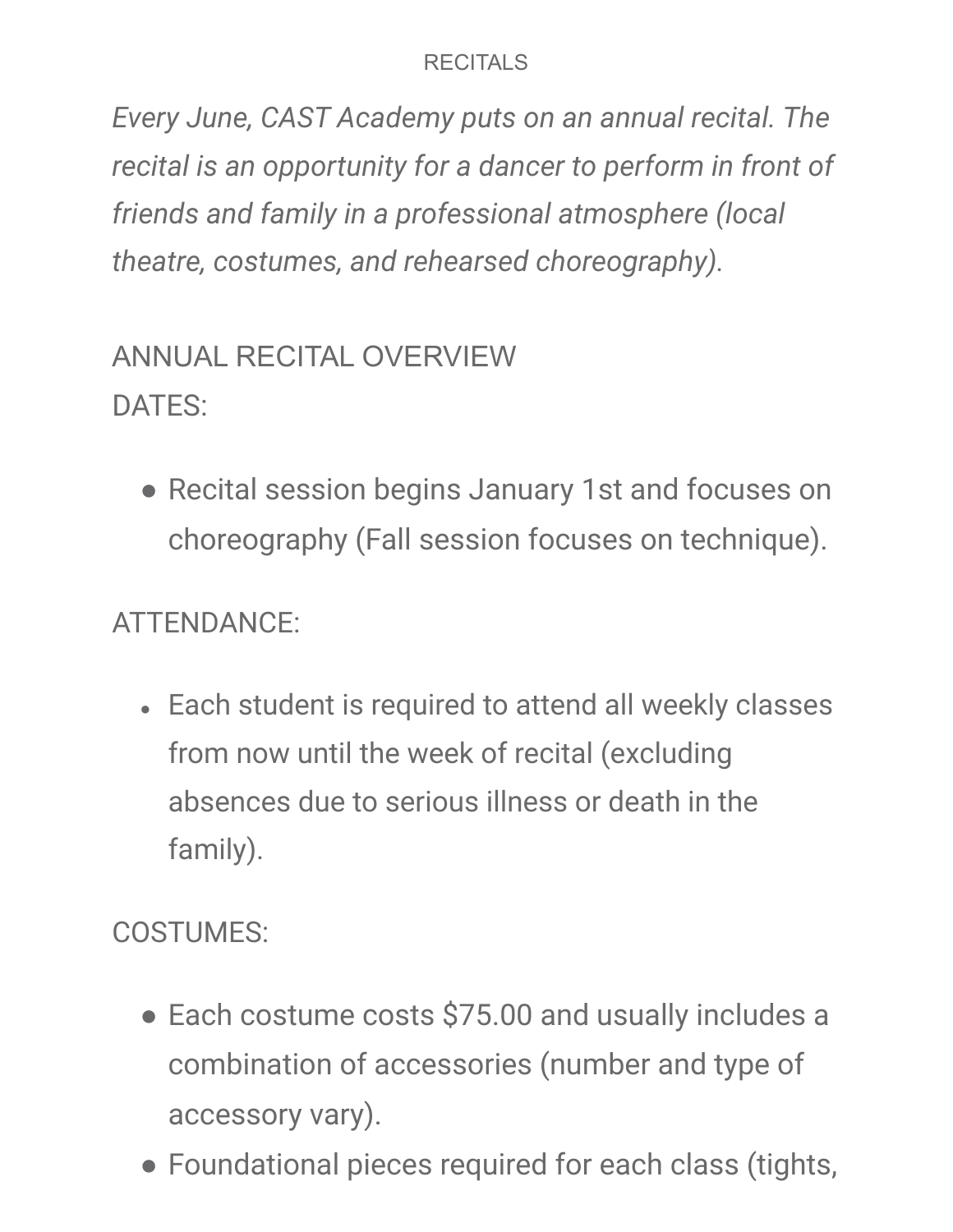- shoes, leotard, etc.), are the parent/guardian responsibility to purchase and is not included in the costume.
- Costume balance is due by the 15th of January and are non-refundable.
- Any alterations due to a student's growth is on the parent/guardian's responsibility.

# RECITAL PACKAGE:

- All students who choose to perform in the recital are assessed a \$75.00 Recital Fee in March. This fee gives the dancer professional recital video access to digital copies of all shows, and a cast t-shirt.
- A professional photo shoot is set up during the month of June at the studio to capture each class in their recital costume. The digital rights to your student's photos are yours. Pricing determined by third-party photographer.

### RECITAL TICKETS

● Recital tickets are through an online 3rd party and go on sale at the beginning of June. Tickets range from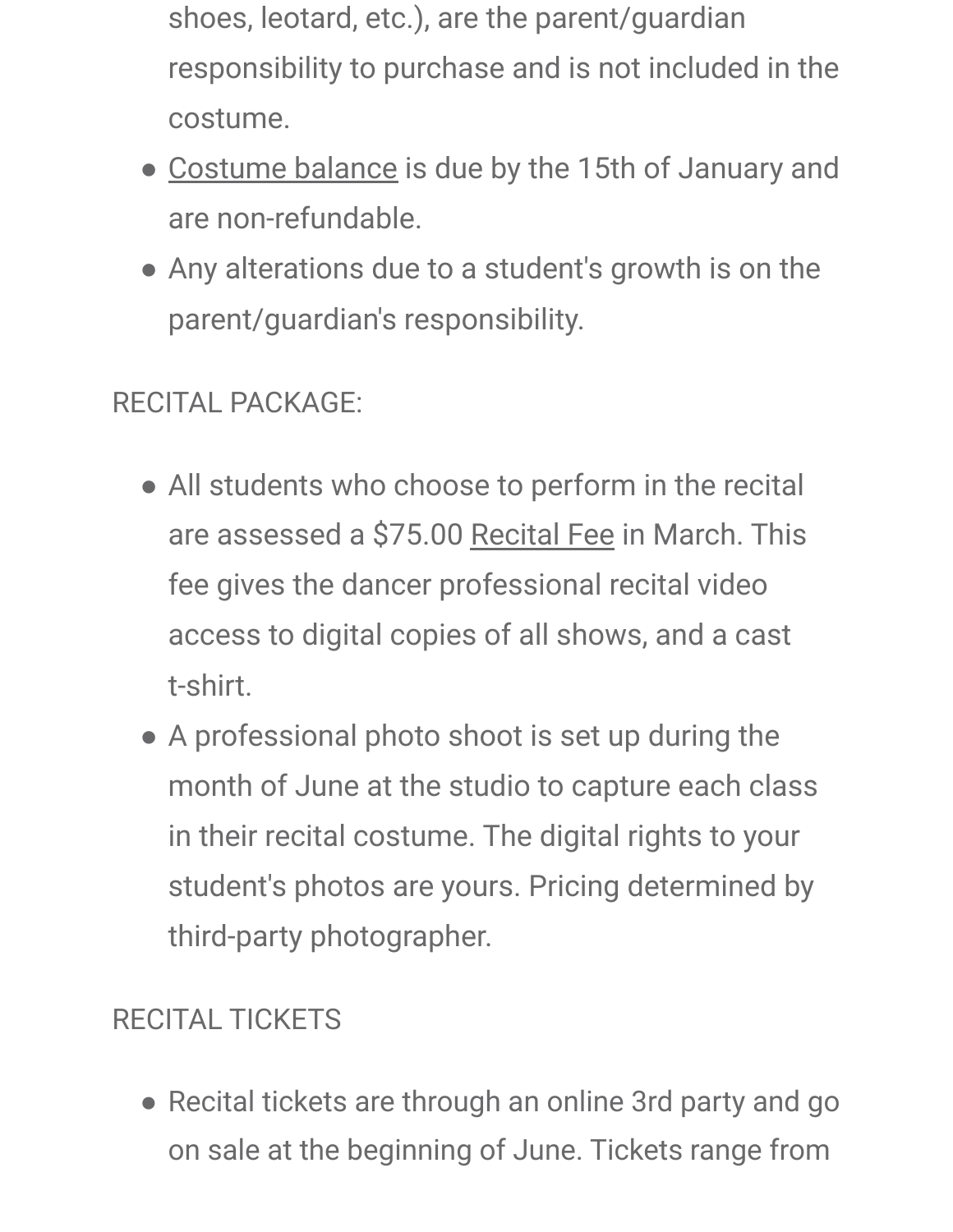\$20.00 a ticket (price depends on venue).

### WEEK OF RECITAL:

- Mandatory Rehearsal is usually the week of the show. Rehearsal allows your student to run their routine on stage, in full costume and make-up.
- 2022 show will take place on a Saturday, there will be two shows in one day. Shows average 1-1.5 hours.

2022 ANNUAL RECITAL Important Dates:

FINAL COSTUME PAYMENT for SPRING RECITAL WILL BE DUE NO LATER THAN JANUARY 15TH 2022

PARTICIPATION FEE WILL BE DUE MARCH 1ST 2022

Rehearsals: June 17, 4:00-7:00pm;

Annual Recital Performances: June 18, 1:00pm & 6:00pm; Tickets: Adults \$20; Seniors \$15; Students \$15; Juniors \$12